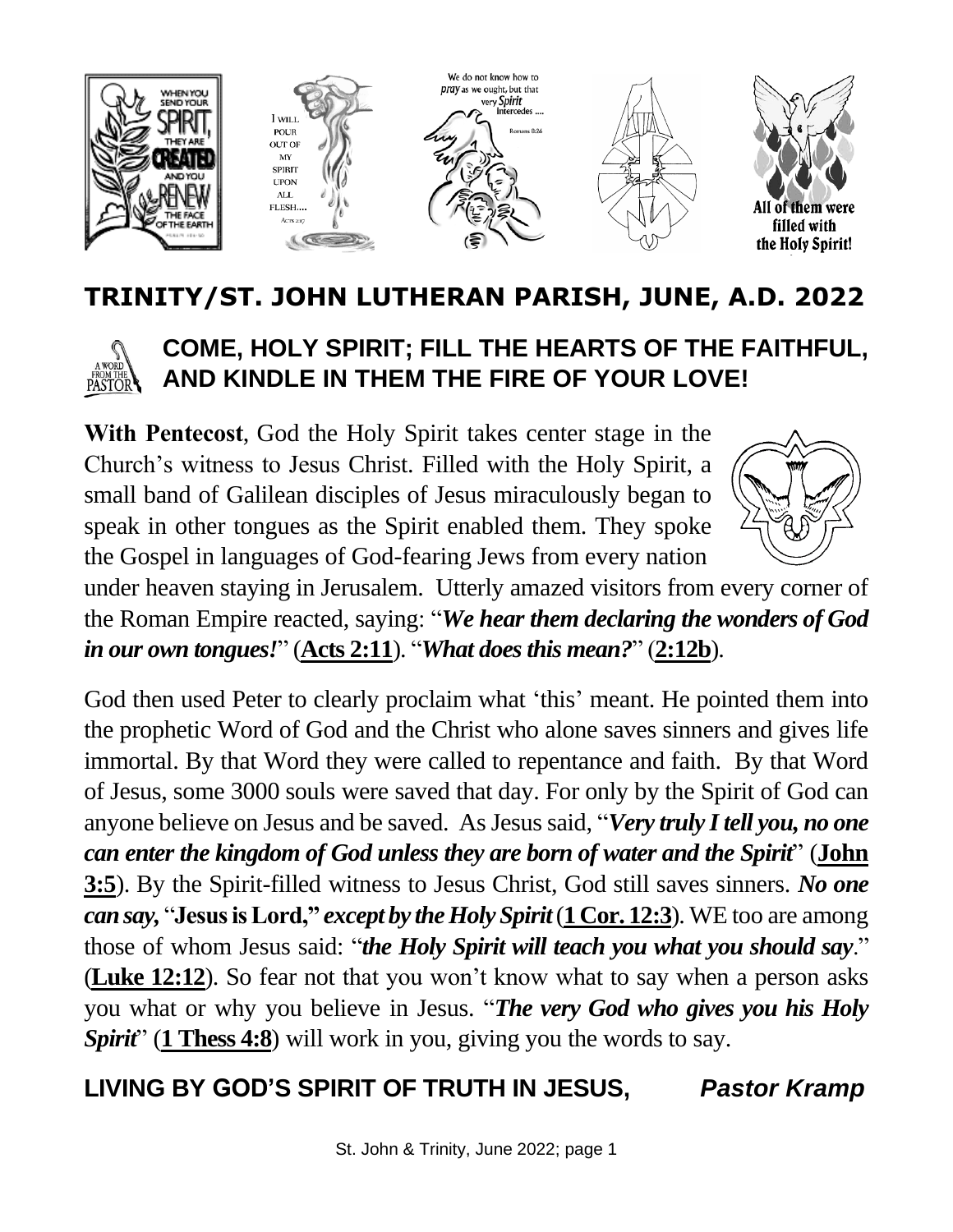## **ST. JOHN / TRINITY LUTHERAN PARISH JUNE WORSHIP SCHEDULE:**

**St. John Lutheran Church, Hillsboro – Sunday Services usually at 10:30 a.m.**

| 6/05 | Sunday of Pentecost, Service of Prayer and Preaching, 8:30 a.m.           |  |
|------|---------------------------------------------------------------------------|--|
| 6/12 | <b>Holy Trinity Sunday, Divine Service One, Holy Communion</b>            |  |
|      | <b>RECEPTION OF NEW MEMBERS</b>                                           |  |
| 6/19 | 2 <sup>nd</sup> Sunday after Pentecost, Divine Service Three              |  |
|      | <b>FATHER'S DAY</b>                                                       |  |
| 6/26 | 3 <sup>rd</sup> Sunday after Pentecost, Divine Service Four, Communion    |  |
|      | Trinity Lutheran Church, Hope – Thursday Services at 7:00 p.m.            |  |
| 6/05 | <b>Sunday of Pentecost, Vacation Bible School Closing, 10:30 a.m.</b>     |  |
|      | <b>LUNCHEON AFTER SERVICE</b>                                             |  |
| 6/16 | <b>Holy Trinity Thursday, Divine Service Three, Communion</b>             |  |
| 6/23 | 2 <sup>nd</sup> Thursday after Pentecost, Divine Service Three            |  |
| 6/30 | 3 <sup>rd</sup> Thursday after Pentecost, Divine Service Three, Communion |  |

**ON SUNDAY, JUNE 5TH , St. John and Trinity switch Worship Service times. St. John** will worship **at 8:30 a.m.** while **Trinity's Service** begins **at 10:30 a.m.** This is to facilitate Trinity's VBS Closing Service with lunch to follow for the kids and guests.





**On Sunday, June 12,** the following will be formally received into the communicant membership of St. John, Hillsboro, via transfer: **Janice Funches,** and **Butch & Sylvia Hagelstrom**. **James Funches** will also be received as a baptized member. God grant each continued growth in the grace and knowledge of our Lord Jesus in the fellowship of His Church at St. John.

**Trinity Worship Services move to Thursday evenings at 7:00 p.m.** for the summer months starting on **June 16.** Please mark your calendars accordingly and join us at Trinity then.

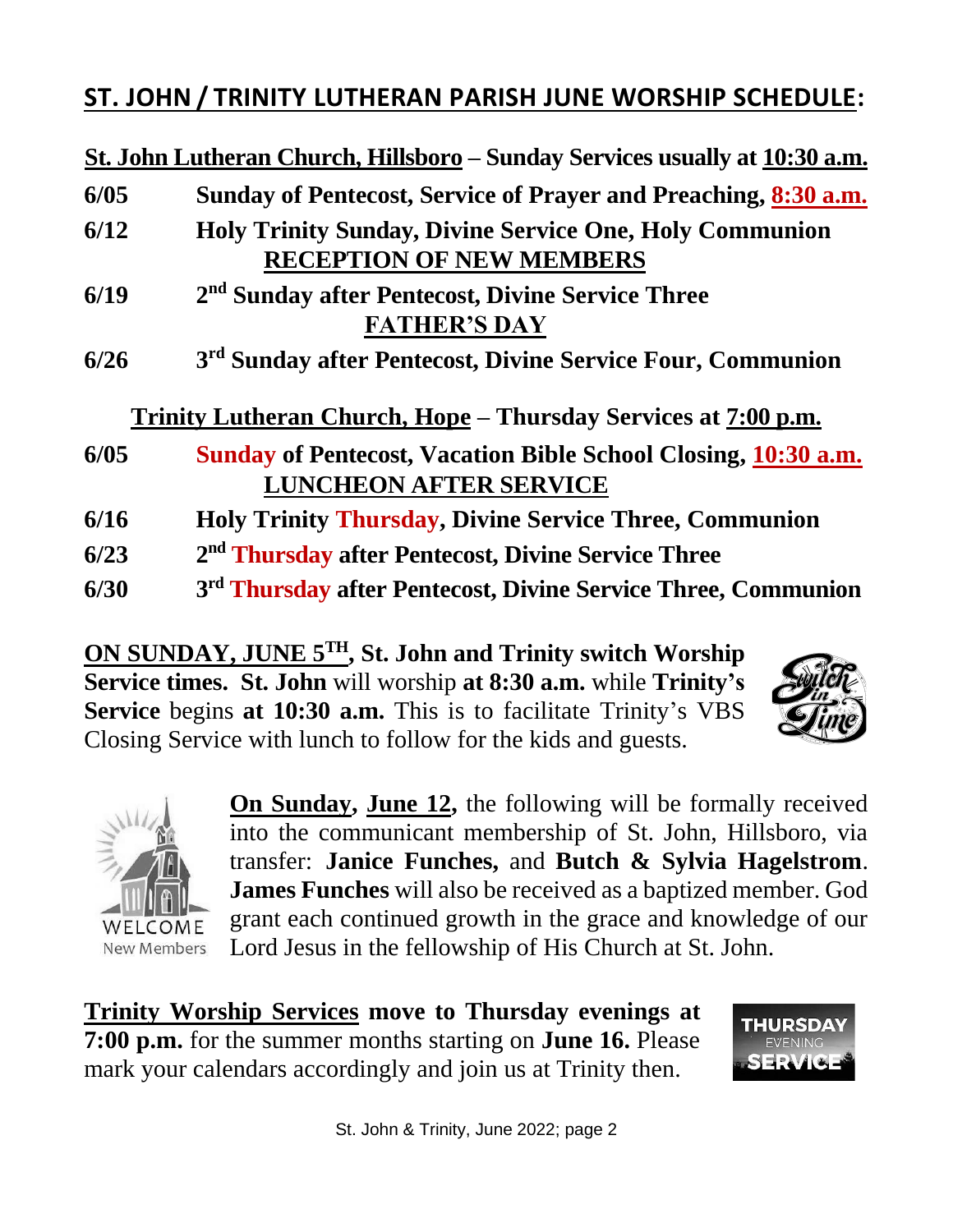## CONFIRMING THEIR CHRISTIAN FAITH

**at St. John Lutheran Church, Hillsboro, on Sunday, May 22, were:** *Chase Haffely, Natalya Gietzen,* **and** *Olivia Rage.*



**2022 ST. JOHN, HILLSBORO CONFIRMANDS WITH PASTOR**



**L to R: Pastor Kramp, Natalya Gietzen, Olivia Rage, Chase Haffely**

St. John & Trinity, June 2022; page 3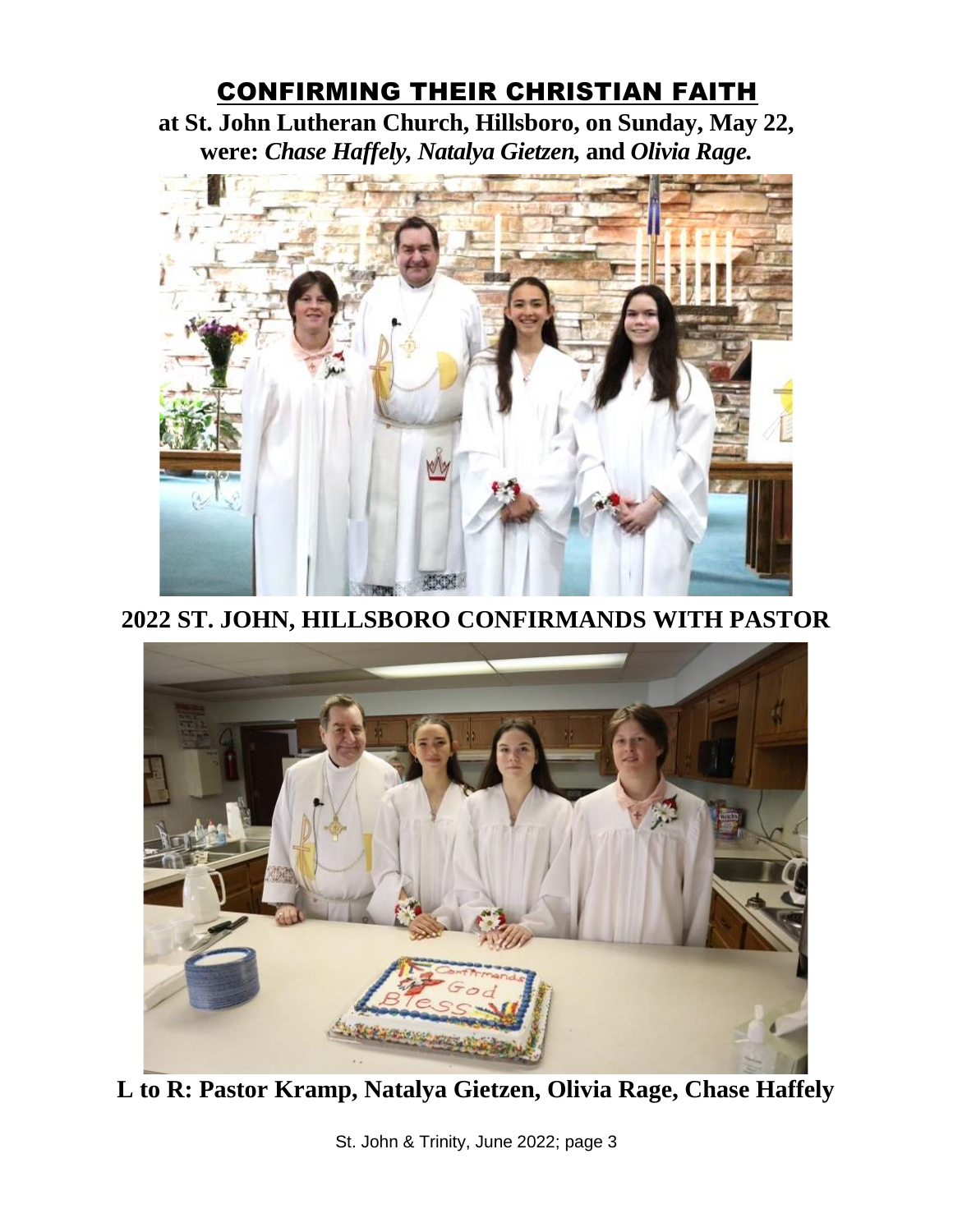# **VACATION BIBLE SCHOOLS**



**HEROES OF THE FAITH – 2022 Vacation Bible School May 31–June 4, 2022, @ Trinity Lutheran Church, Hope.** Tuesday–Friday, 4:30–7:30 p.m., and Saturday, 8:30–11:30 a.m. Closing program is on Sunday, June 5, at 10:30 a.m., with lunch

following. Invite children to join in the fun while learning about great heroes of the faith, like: Abraham, Esther, Elijah, Moses and the greatest: our Lord Jesus!



**BIBLE CHALLENGE – 2022 Vacation Bible School June 6–10, 2022, @ St. John Lutheran Church, Hillsboro,** from Monday to Friday, 5:00–8:30 p.m., beginning with supper, then singing, Bible lessons, crafts, and more. Invite children to learn

of Good Shepherd Jesus feeding 5000, as Sower, finding a lost son, and risen from the dead. Inform Melissa Stuart if willing to help with meals, snacks, or crafts. Please bring toilet paper rolls and food items to church by June 5. Thanks!

# **North Dakota District, LWML Convention, June 24-26 in Fargo. "***Cross-Eyed . . . . . focused on Jesus***."**

**Delegates from St. John: Sharon Schlichtmann, Betty Manthey Delegates from Trinity: Evelyn Brendemuhl, Amy Steinke**

#### **Gifts from the Heart In-Gathering items:**

**Next Step** — works with women who are victims of human trafficking. Collecting content items for Purses with A Purpose (and not purses themselves). • Small hair brush • Travel size (TS) hairspray • TS make-up wipes • TS deodorant • TS lotion • Single pack tissues • Chapstick/ lip balm • Small manicure set • Tampons/pads • Gum/mints.

Grace Lutheran School — School supplies to help teachers serve their students: • Earbuds/headphones • USB Flashdrive • Accordion file • Plastic Rest Mat • Large Box Tissues • Large Antibacterial • Glue Sticks • Wipes • Washable Markers — basic colors • 24 count colored pencil packs • Gallon zipper bags.

**Women's Care Clinic** — a.k.a. First Choice Clinic, a non-profit Pregnancy Center helping families experiencing unplanned pregnancies: • Amazon gift cards • Walmart gift cards**.**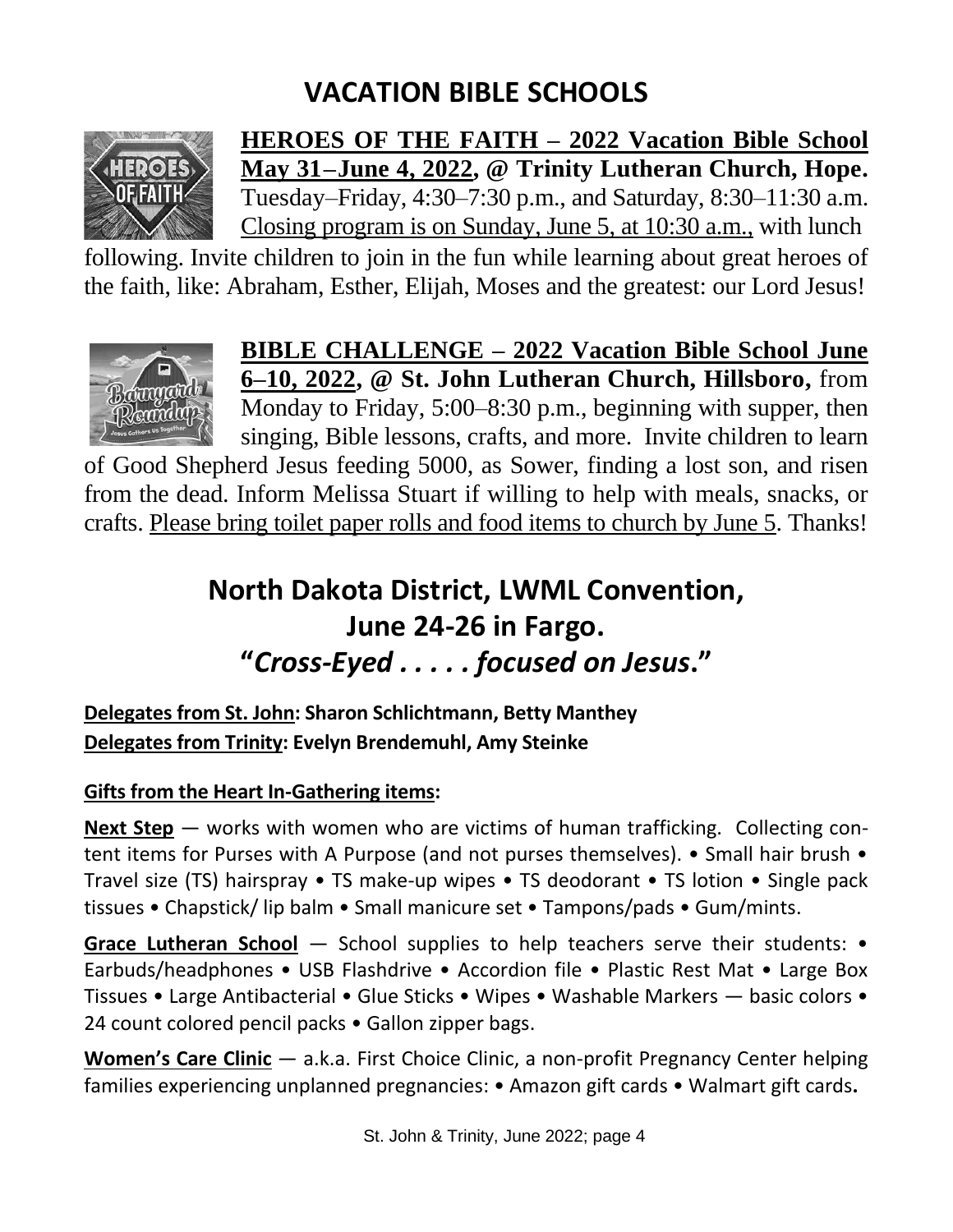**You Are Invited to the Opening Service** for the North Dakota District, LWML Convention. Worship Service will be at 7:00 p.m. on Friday, June 24, at Grace Lutheran Church,  $821\,5^{th}$  Avenue S. in Fargo. The Service is open to all. One need not be participating in the LWML Convention to attend.



**St. John is a 2022 recipient of a Traill County Beautification Grant** from the County Economic Development Commission. Upon completion of projects and submittal of requisite paperwork, the congregation will receive \$450 to help offset project expenses.

**Thank you to Nick and Jeremy Brendemuhl and Clay Jacobson** for their labors in installing the new ceiling fans in Trinity, Hope's sanctuary. The congregation will especially gladly appreciate the fruit of your labors come hot summer weather.

**Thanks to our Sunday School staffs at St. John and Trinity** for your faithful service to our churches this past school year. And thank you to Sunday School superintendents, Melissa Stuart and Amy Steinke respectively, for your labors. Our Sunday Schools will break during the summer months until school begins.

## **A NOTE TO ST. JOHN AND TRINITY MEMBERS –**

### *From Randy Rust, St. John trustee and Worship Service Recording Coordinator*

Since the Covid-19 pandemic began we have been working to get our worship services on *facebook* and *youtube*. Improvements to our camera and sound system give us a great broadcast. What has frustrated our recorders has been an inability to connect to *facebook* easily and consistently. The solution is to connect using a subscription service. The cost of this service is currently \$100 per month. In December, St. John Voters Assembly agreed to fund this project by committing \$600. In addition, we are asking members to make a special donation over and above their regular giving. If you are interested in sponsoring during a particular month, let Randy Rust know (701) 430-0305; otherwise donations will be added to the general broadcast fund. This is a great service to our shut ins, those home sick, and people living outside our community. Please consider helping to broadcast God's Word to a world in need of Jesus.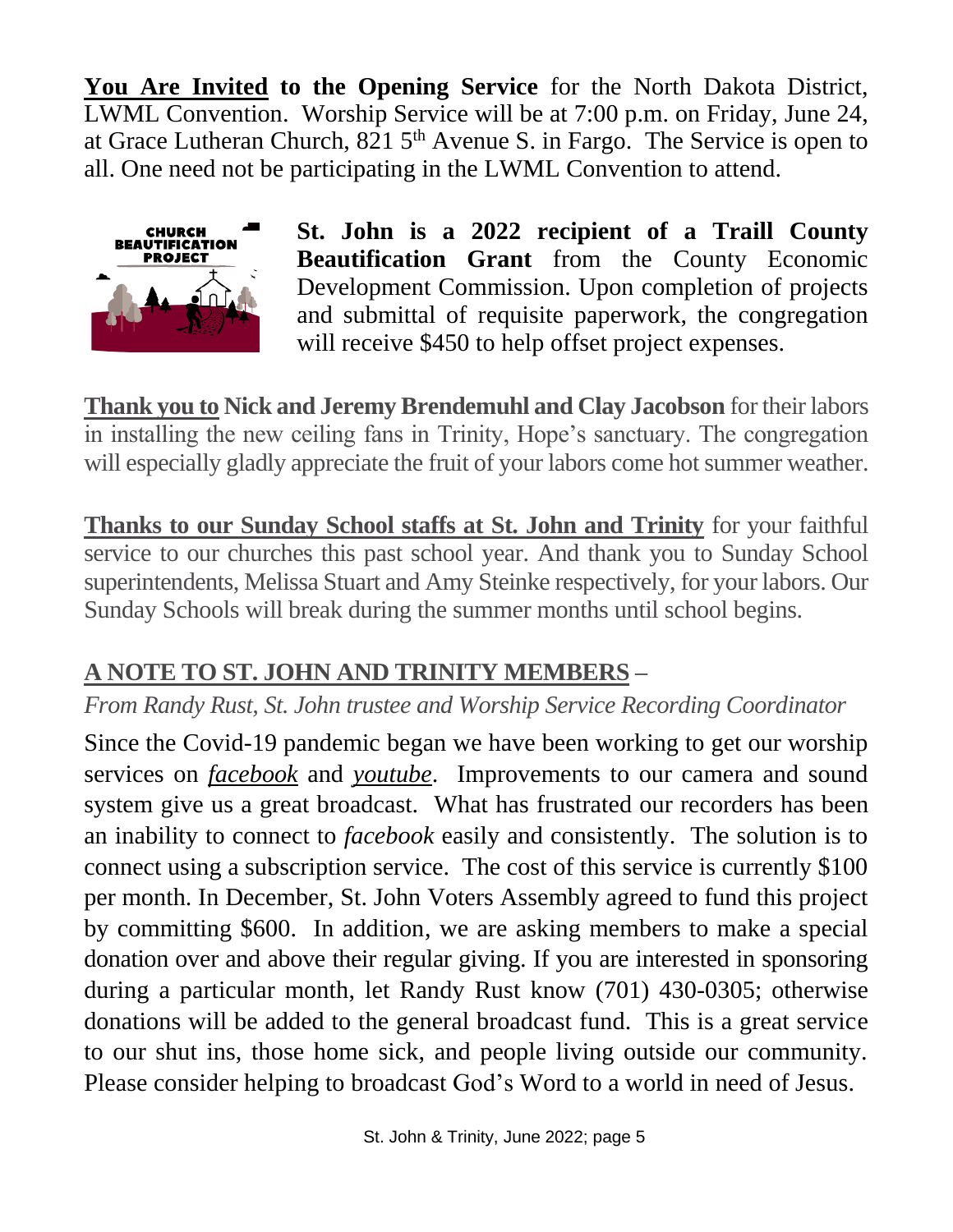#### **June Birthdays**

- 2 Kevin Grothmann
- 3 Shannon Elbert
- 4 Sharon Kroeplin
- 6 Cody Rage
- 8 Julie Ellingson, Susan Lemley
- 8 Barry Grothmann, Kevin Meyer
- 9 Melissa Kolrud
- 10 Doris Bakken 15 Ruth Johnson



- 17 Joshua Manthey 21 June Schlichtmann
- 23 Kathy Cuthbertson, Roman Salander
- 24 Jeremy Brendemuhl
- 25 Sawyer Manthey
- 26 Eleanor Stromberg
- 29 Thomas Johnson
- 30 Matthew Meyer, Cassidy Mueller

#### **June Anniversaries**

- 1 Andrew & Ingrid Grothmann
- 9 Don & Kathy Hanson
- 11 Raphael & Nicole Gietzen
- 12 Elliot & Lisa Rotvold
- 19 Jerry & Kim Hashbarger



- 21 Kelly & Kim Salander 22 Paul & Melissa Kozojed
- 22 Harold & Alice McDonald
- 23 Clark & Susan Lemley
- 25 Lee & June Schlichtmann
- 28 Brian & Janet Bohnsack
- 29 Rev. Allen & Ginger Kramp

#### **St. John Treasurer's Report – April. 2022**

| <b>General Fund</b> | April   | YTD       |
|---------------------|---------|-----------|
| Receipts            | \$8,629 | \$24,551  |
| <b>Expenses</b>     | \$7.929 | \$29,715  |
| Surplus/(Shortfall) | 700     | (\$5,164) |

April 30, 2022 Building Fund Balance = \$29,499 Year to Date Mission Offering = \$3,047

#### **Main Street Living June Programming**

**5: Lutheran Bible Translators** will be presenting a special service. "*This is the Life" episode: "A Will to Live."*

**12: Rev. Toby Heller,** Concordia, Beulah, shares the message: **"***Christ***, The Wisdom of God,"** based on Proverbs 8 1-4, 22-31. "*This is the Life" episode: "Interlude."*

**19: Rev. Nathan Schieber,** St. John's, Underwood, and Trinity, Hazen, presents the message: **"The Word of God is All You Need***,***"** based on Luke 16: 19-31. "*This is the Life" episode: "Man in the Middle***."**

**26: Rev. Matthew Thompson,** Holy Cross, Bismarck, presents the message: **"***Set Free in Christ,***"** based on Galatians 5:1, 13- 25. "*This is the Life" episode: "Return Trip."*



Programs air at **9:00 am (CT)** on FOX TV station: KVRR Fargo-Moorhead. Or view archived programs

on the website [www.mainstreetliving.com.](http://www.mainstreetliving.com/)

# **LWML NEWS**



 **Saturday, June 11th, 9:30 am** is our next meeting. Plan to attend and find out more about the upcoming LWML Convention and how you can help. St. John is in charge of hospitality.

**St. John Attendance for May 2022** 

| May 1         |              | 40 |
|---------------|--------------|----|
| May 8         |              | 34 |
| <b>May 15</b> |              | 38 |
| <b>May 22</b> | Confirmation | 70 |